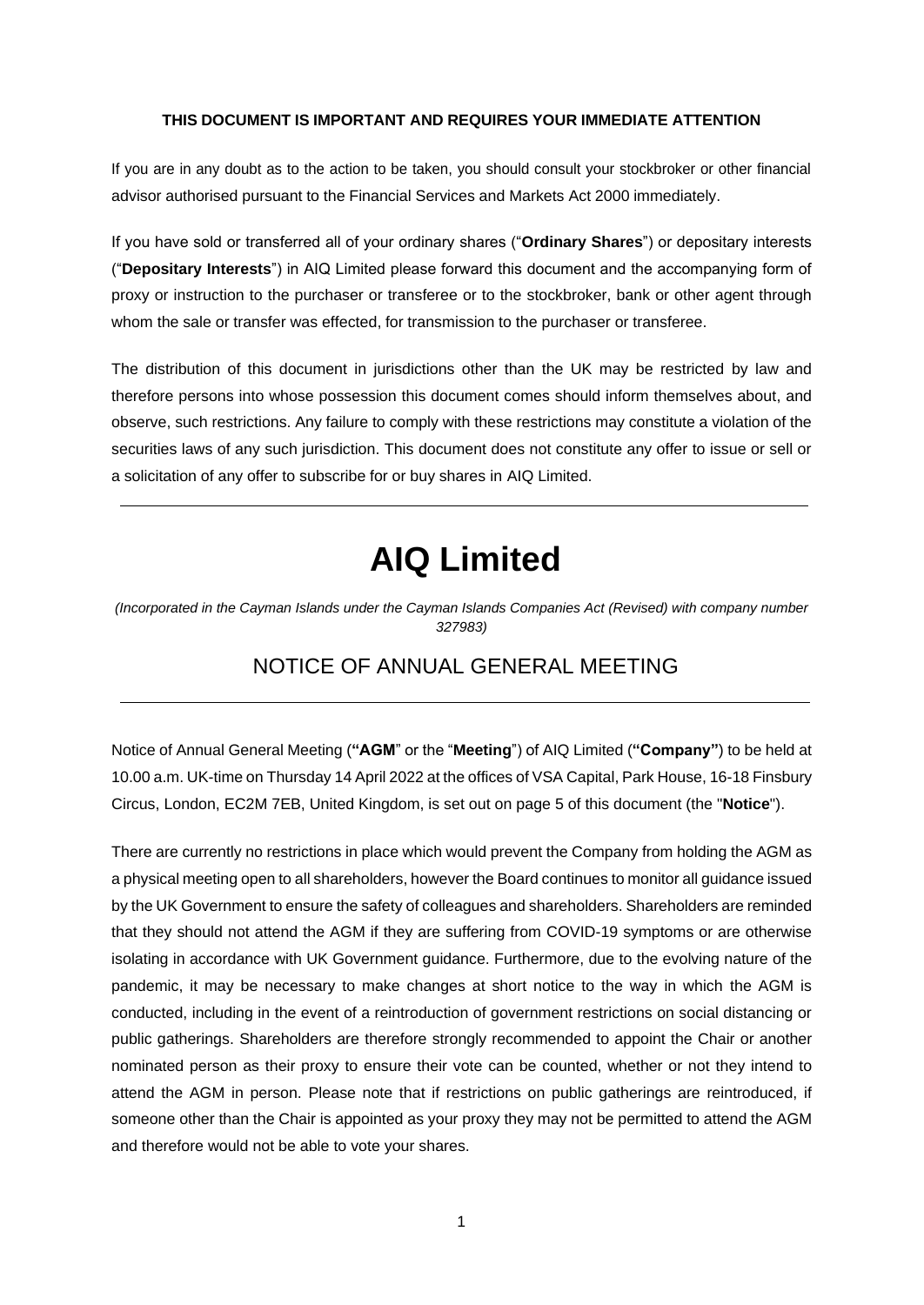If the AGM takes place as a physical meeting, completing a Form of Proxy will not prevent you from attending and voting at the AGM in person.

A Form of Proxy for holders of Ordinary Shares is attached with this document. Forms of Proxy should be completed and returned to the Company's registrars, Computershare Investor Services Plc, The Pavilions, Bridgwater Road, Bristol, BS99 6ZZ, United Kingdom as soon as possible and in any event to be received not later than at 10.00 a.m. UK-time on Tuesday 12 April 2022 (48 hours before the time fixed for the AGM).

A Form of Instruction for holders of Depositary Interests accompanies this document and, to be valid, must be completed and returned to Computershare Investor Services Plc, The Pavilions, Bridgwater Road, Bristol, BS99 6ZZ, United Kingdom as soon as possible but in any event to be received not later than at 10.00 a.m. UK-time on Monday 11 April 2022 (72 hours before the time fixed for the AGM).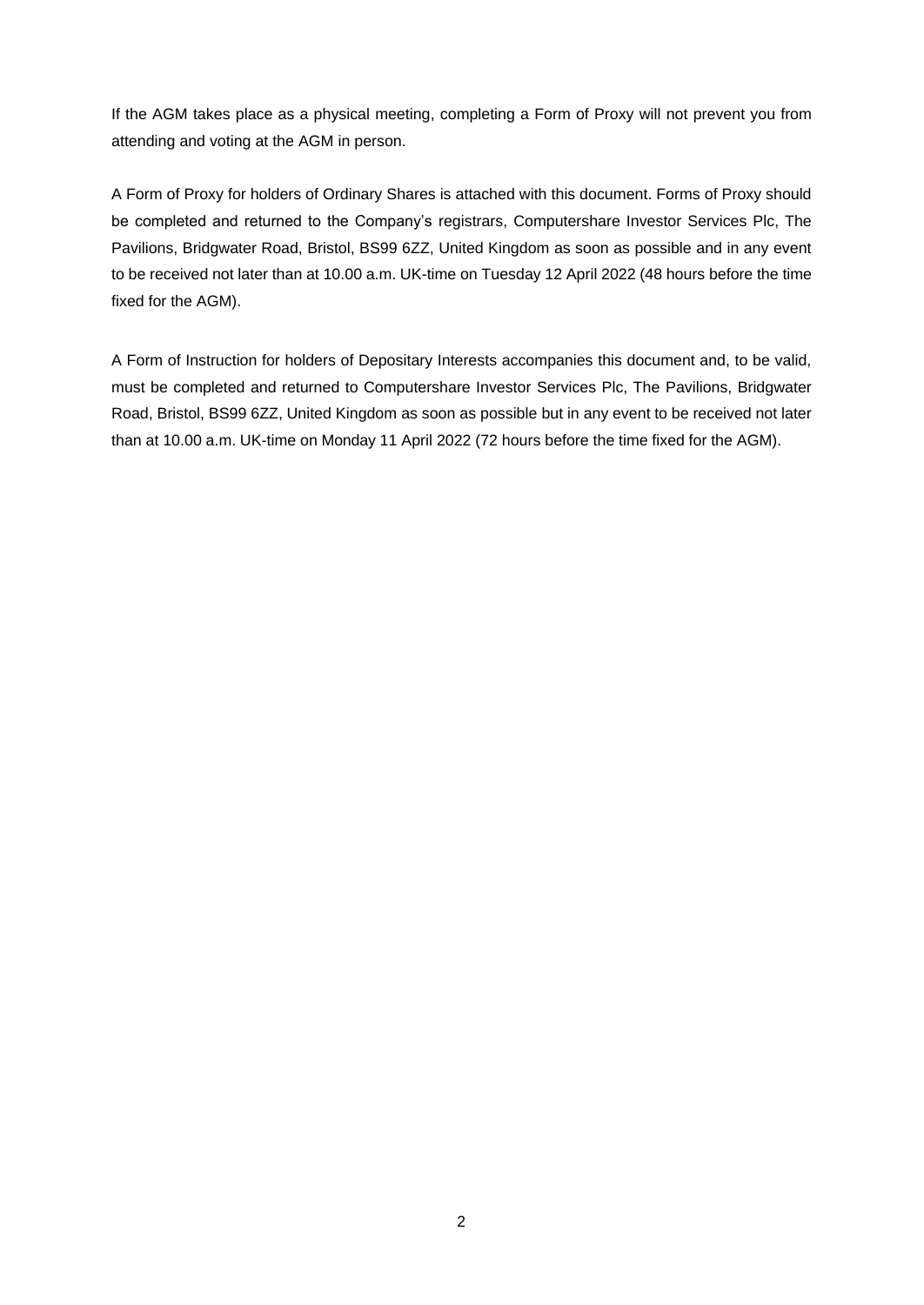**LETTER FROM THE CHAIRMAN AIQ Limited**

*(Incorporated in the Cayman Islands with company number (327983) ("the Company")*

#### *Directors:*

*Graham Duncan (Independent Non-Executive Chairman) Charles Yong Kai Yee* (*Executive Director) Li Chun Chung* (*Executive Director) Harry Chathli* (*Independent Non-Executive Director*)

#### *Registered Office:*

*Genesis Building, 5th Floor Genesis Close, PO Box 446 Cayman Islands, KY1-1106*

17 March 2022

#### Dear Shareholder

#### **Introduction**

I am writing to advise you that the Annual General Meeting ("**AGM**") of the Company will be held at 10.00 a.m. UK-time on Thursday 14 April 2022 at the offices of VSA Capital, Park House, 16-18 Finsbury Circus, London, EC2M 7EB, United Kingdom.

The Notice of the Annual General Meeting ("**Notice**") is contained on page 5 of this document and the Company's annual report and accounts for the year ended 31 October 2021 are available at the Investors section of the AIQ website: [www.aiqhub.com.](http://www.aiqhub.com/)

#### **Action to be taken**

Shareholders will find enclosed with this document a Form of Proxy, and the holders of Depositary Interests will find enclosed a Form of Instruction, for use at the AGM.

The Company continues to monitor the COVID-19 situation in the UK, including UK Government legislation and guidance. The health and safety of our shareholders, employees and stakeholders is extremely important to us.There are currently no restrictions in place which would prevent us from holding our AGM as a physical meeting open to all shareholders, however we strongly recommend that you appoint the Chair to ensure your vote can be counted, whether or not you intend to attend the AGM in person. Please note that if restrictions on public gatherings are reintroduced, if you appoint someone other than the Chair as your proxy they may not be permitted to attend the AGM and therefore would not be able to vote your shares.

Shareholders are requested to complete, sign and return your Form of Proxy to Computershare Investor Services Plc, The Pavilions, Bridgwater Road, Bristol, BS99 6ZZ, United Kingdom. The Form of Proxy must be returned as soon as possible but, in any event, so as to arrive no later than 10.00 a.m. UK-time on Tuesday 12 April 2022.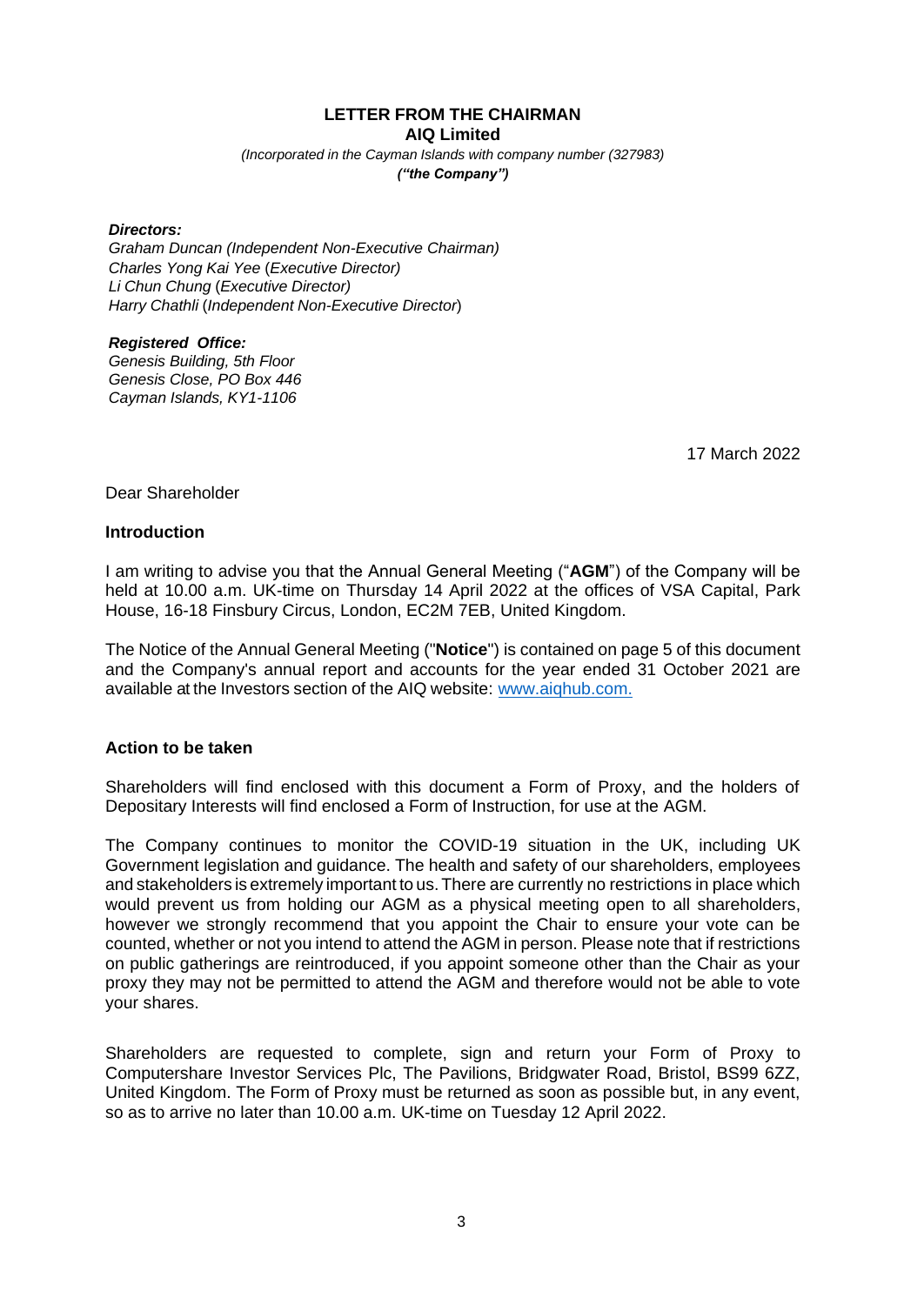Holders of Depositary Interests are requested to complete, sign and return your Form of Instruction appointing Computershare Company Nominees Limited (the "**Custodian**") to vote the underlying Ordinary Shares on their behalf at the AGM to Computershare Investor Services Plc, The Pavilions, Bridgwater Road, Bristol, BS99 6ZZ as soon as possible but, in any event, so as to arrive no later than 10.00 a.m. UK-time on Monday 11 April 2022. A holderof Depositary Interests has no right to attend and vote the underlying Ordinary Shares at a meeting of shareholders and should therefore complete and return the Form of Instruction so that the Custodian may vote on their behalf.

#### **Special Resolution regarding dis-application of pre-emption rights**

At present, the Company does not intend to dis-apply pre-emption rights of existing shareholders, but the Directors believe it is in the best interests of the Company to provide flexibility by granting the Board power to dis-apply such pre-emption rights and allot Equity Securities for cash. Unless previously revoked, varied or extended, this authority shall expire on the date falling 15 months after the date of the passing of this resolution or the next annual general meeting of the Company (whichever is earlier), except that the Company may at any time before such expiry make an offer or agreement which would or might require Equity Securities to be allotted after such expiry and the Directors may allot Equity Securities in pursuance of such an offer or agreement as if this power had not expired.

It is noted that, subject to the Company's articles of association, any laws and regulations applicable to the Company and subject to any resolution of the Company passed in general meeting, all unissued sharesin the capital of the Company shall be at the disposal of the Board which may offer, allot, grant options over or otherwise dispose of them to such persons, at such times and for suchconsideration and upon such terms and conditions as the Board may determine.

#### **Board recommendation**

The Directors unanimously believe that the resolutions being proposed at the AGM (the "**Resolutions**") are in the best interests of the Company and its shareholders and recommend you vote in favour of the Resolutions noting the Directors intend to do so in respect of their own beneficial holdings in the Company, to the extent that they have any.

Yours faithfully

**Graham Duncan** *Independent Non-Executive Chairman*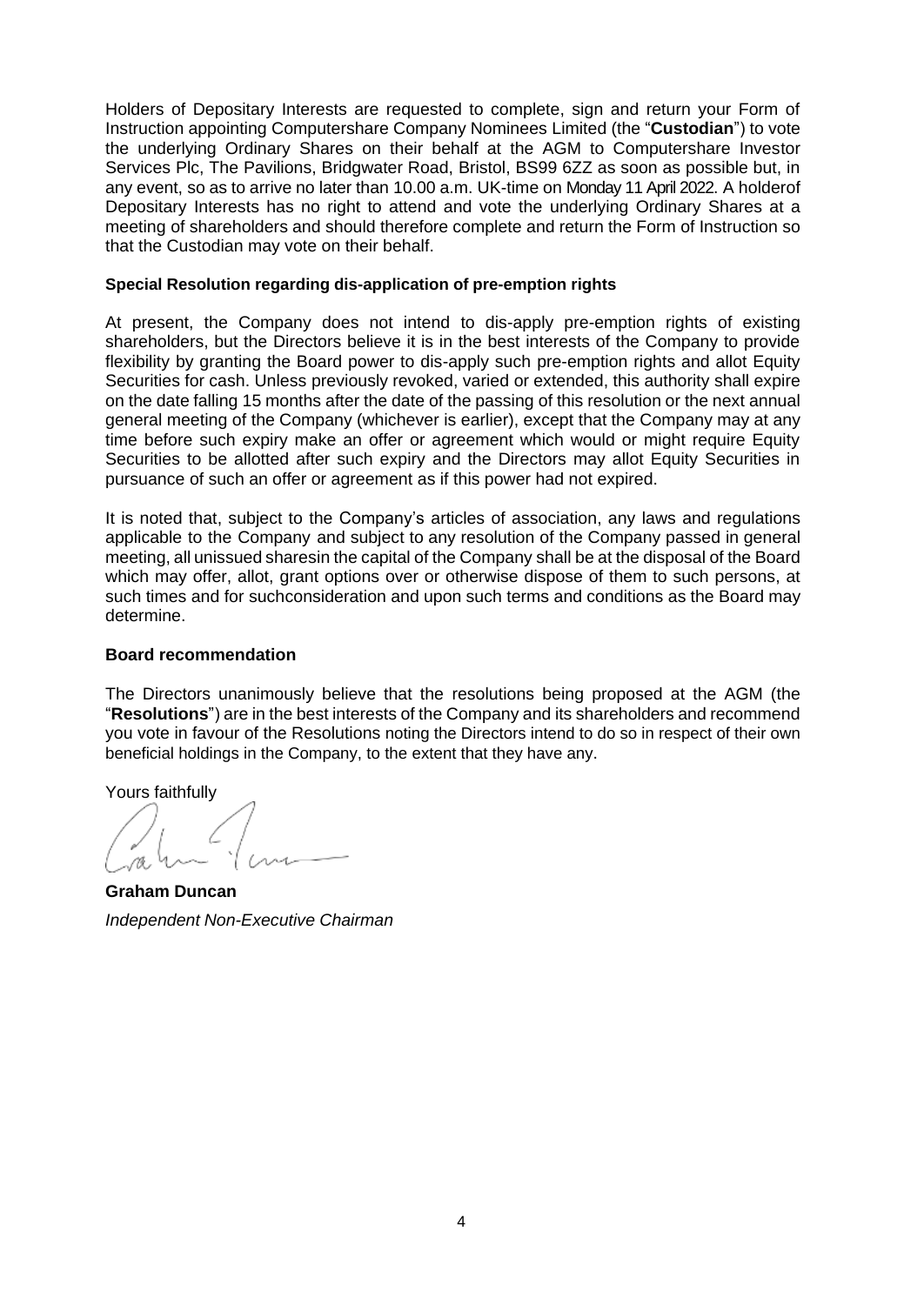## **AIQ Limited**

*(Incorporated in the Cayman Islands with company number 327983)*

#### **NOTICE OF ANNUAL GENERAL MEETING**

**NOTICE** is hereby given that the Annual General Meeting of the shareholders of AIQ Limited (the "**Company**") will be held at 10.00 a.m. UK-time on Thursday 14 April 2022 at the offices of VSA Capital, Park House, 16-18 Finsbury Circus, London, EC2M 7EB, United Kingdom to consider, and, if thought fit, pass the following resolutions (the "**Resolutions**") inaccordance with the Amended and Restated Memorandum and Articles of Association of theCompany (the "**Articles**"):

#### **ORDINARY RESOLUTIONS**

- Resolution 1: That the Company's Annual Report and Accounts for the year ended 31 October 2021 together with the Reports of the Directors and the Auditor thereon be received, considered and approved.
- Resolution 2: That Haysmacintyre LLP be re-appointed as auditor of the Company to hold office from the conclusion of this meeting until the conclusion of the next Annual General Meeting at which accounts are laid before the Company, and that the Directors be authorised to fix the auditors' remuneration.

#### **SPECIAL RESOLUTION**

Resolution 3: That, with reference to Article 3.9 of the Articles, the Board be given power to allot Equity Securities for cash, and on the passing of this resolution, the Board shall have the power to allot (pursuant to this authority) Equity Securities for cash as if Article 3.6 of the Articles did not apply to one or more allotments of Equity Securities to be made pursuant to this authority. Unless previously revoked, varied or extended, this authority shall expire on the date falling 15 months after the date of the passing of this resolution or the next annual general meeting of the Company (whichever is earlier), except that the Company may at any time before such expiry make an offer or agreement which would or might require Equity Securities to be allotted after such expiry and the Directors may allot Equity Securities in pursuance of such an offer or agreement as if this power had not expired.

*Registered Office: Genesis Building, 5th Floor Genesis Close, PO Box 446 Cayman Islands, KY1-1106*

#### **By Order of the Board**

*Graham Duncan Independent Non-Executive Chairman*

17 March 2022